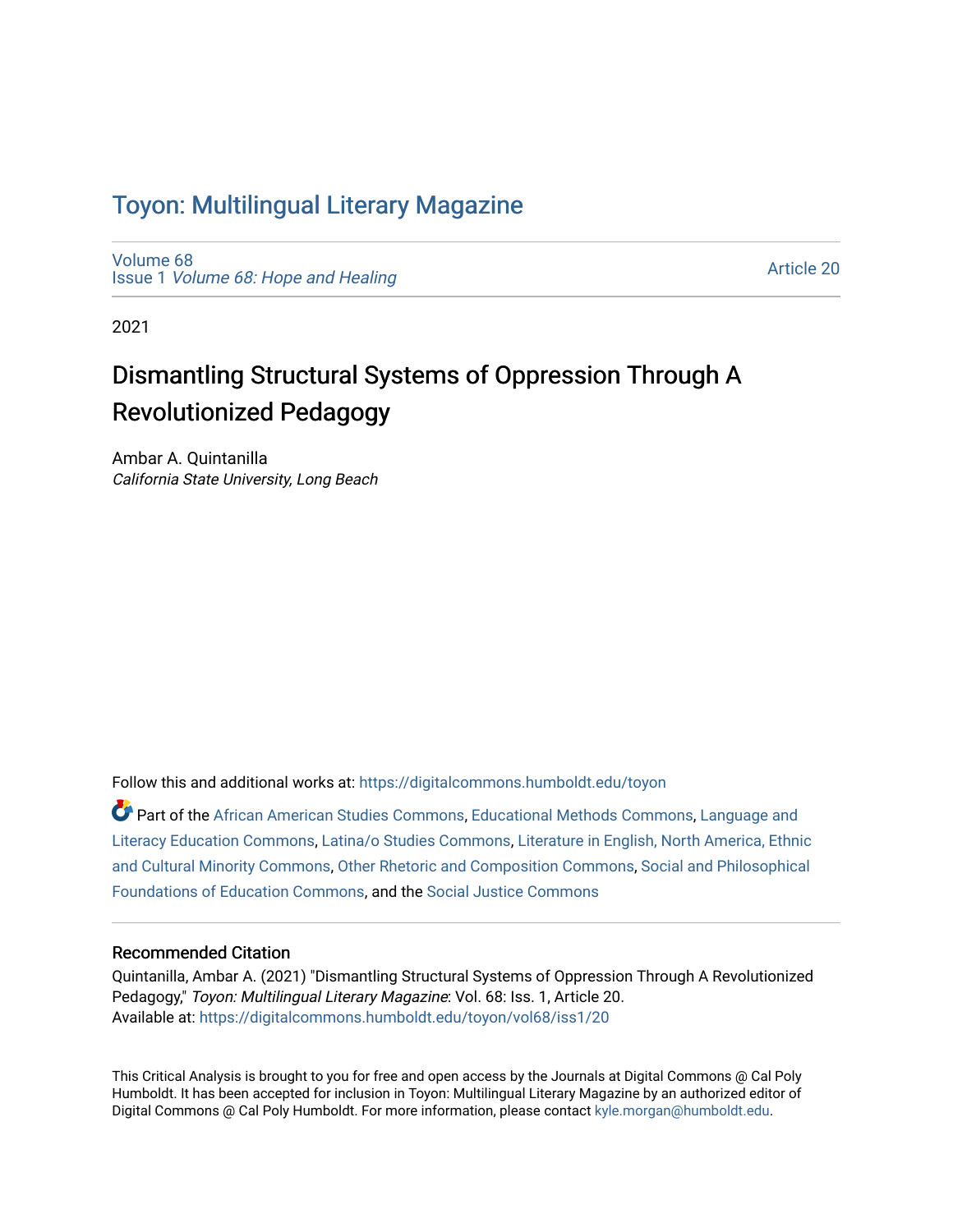

# **Dismantling Structural Systems of Oppression Through a Revolutionized Pedagogy** Ambar A. Quintanilla

#### **Introduction**

Imagine living in poverty and your parents juggling multiple jobs to barely make ends meet. Imagine a family of five being crammed into a one bedroom or studio apartment. Imagine coming from an abusive household, a community ridden with violence, with all odds stacked against you. Imagine feeling intellectually inferior to your classmates, constantly punished with detention or suspension, constantly being deemed as a failure, but nevertheless, school remains your only safe haven. Imagine this safe haven taken from you.

 When COVID-19 came about it posed new challenges and devastating threats for our Black and Latinx students who already live in these disadvantaged conditions. They were already struggling in school, struggling to exist, and COVID-19 has exponentially increased the risk factors. It is important to acknowledge that COVID-19 affected all members of society at some level, but the ones who felt the greatest impact were Black and Latinx students. Educators, parents and students are not at fault; the discriminatory systems and institutions we have in place are responsible. COVID-19 simply exposed decades of socioeconomic inequities and structural systems of oppression embedded in our educational institutions. Examining preexistent pedagogical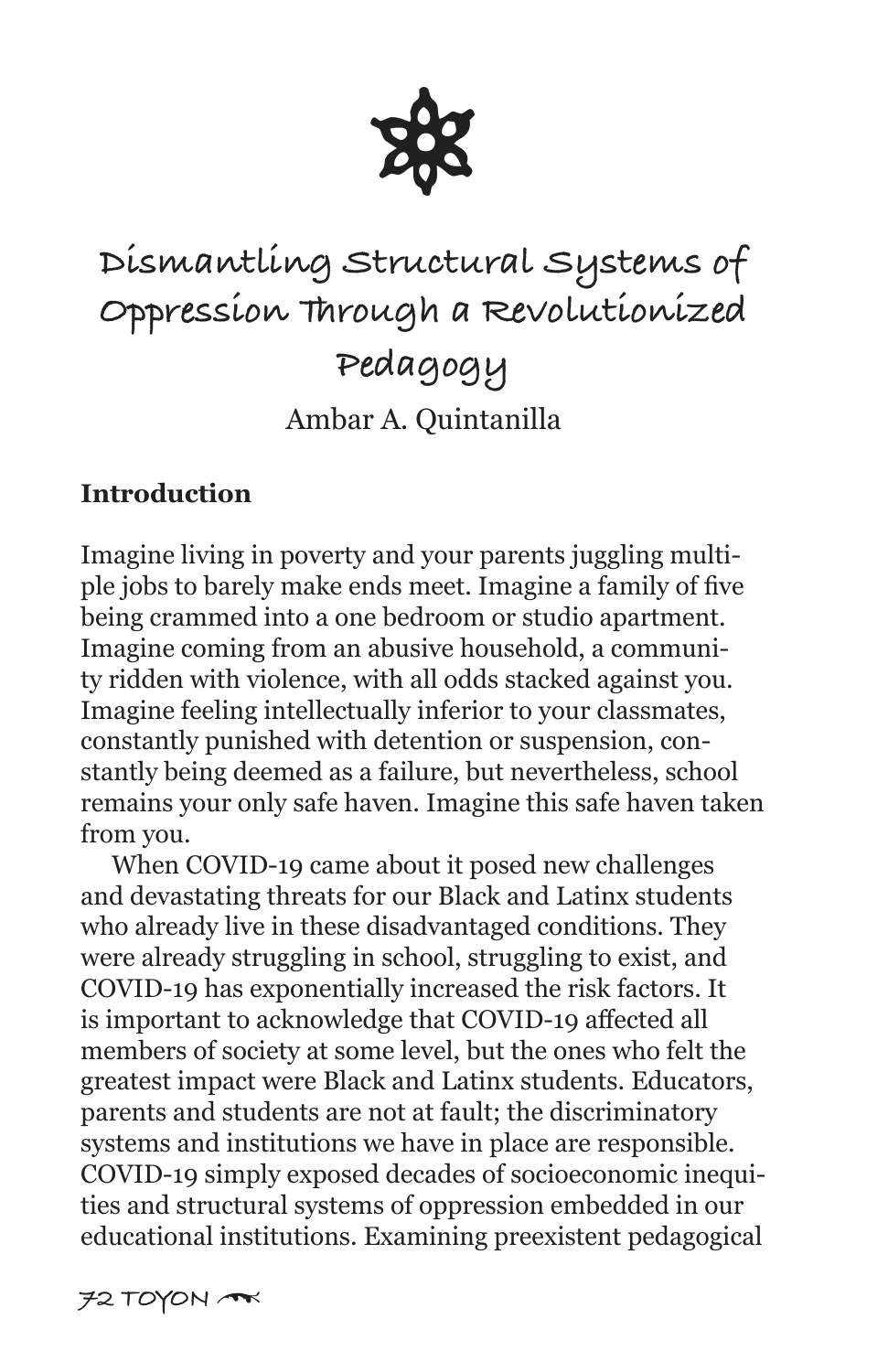practices is central to understanding how society has and continues to fail the most vulnerable students in our educational system.

#### **Literature Review**

As a relatively new subject matter, the conversations revolving around the educational effects of COVID-19 on Black and Latinx students are limited. Nevertheless, current scholarship reveals the glaring disparities between Black and Latinx students and their White counterparts. Diane Reay, a writer, scholar, previous inner-city schoolteacher of twenty years, and current Professor of Sociology of Education at the University of Cambridge, discusses educational inequities and injustices affecting underserved communities in her article "English Education in the Time of Coronavirus." Reay draws a contrast between wealthy families who were able to achieve the same quality of school at home and disadvantaged families who lacked the resources to benefit from at-home learning. She writes, "Appalling educational inequalities existed long before COVID-19, but the isolation of many families from community and friends, and the further impoverishment of the already poor it has caused, has exacerbated those inequalities" (314). Reay's statement supports my claim of institutionalized racism and how the government, and even society as a whole, has failed the most marginalized communities through systemic socioeconomic inequities. In an article titled "Disparities in Education: E-Learning and COVID-19, Who Matters?" published in the Children & Youth Services Journal, Julet Allen, et al. argue that those who live in disadvantaged communities are carrying the burden from virtual learning and COVID-19. Elucidating Reay's claim, Allen et al. express their concerns about virtual learning "because it risks contributing to and reinforcing inequitable education policies as it fails to acknowledge race and discrimination which are factors seldom measured and addressed" (209). Allen et al. deem race and discrimination as significant factors of an inequi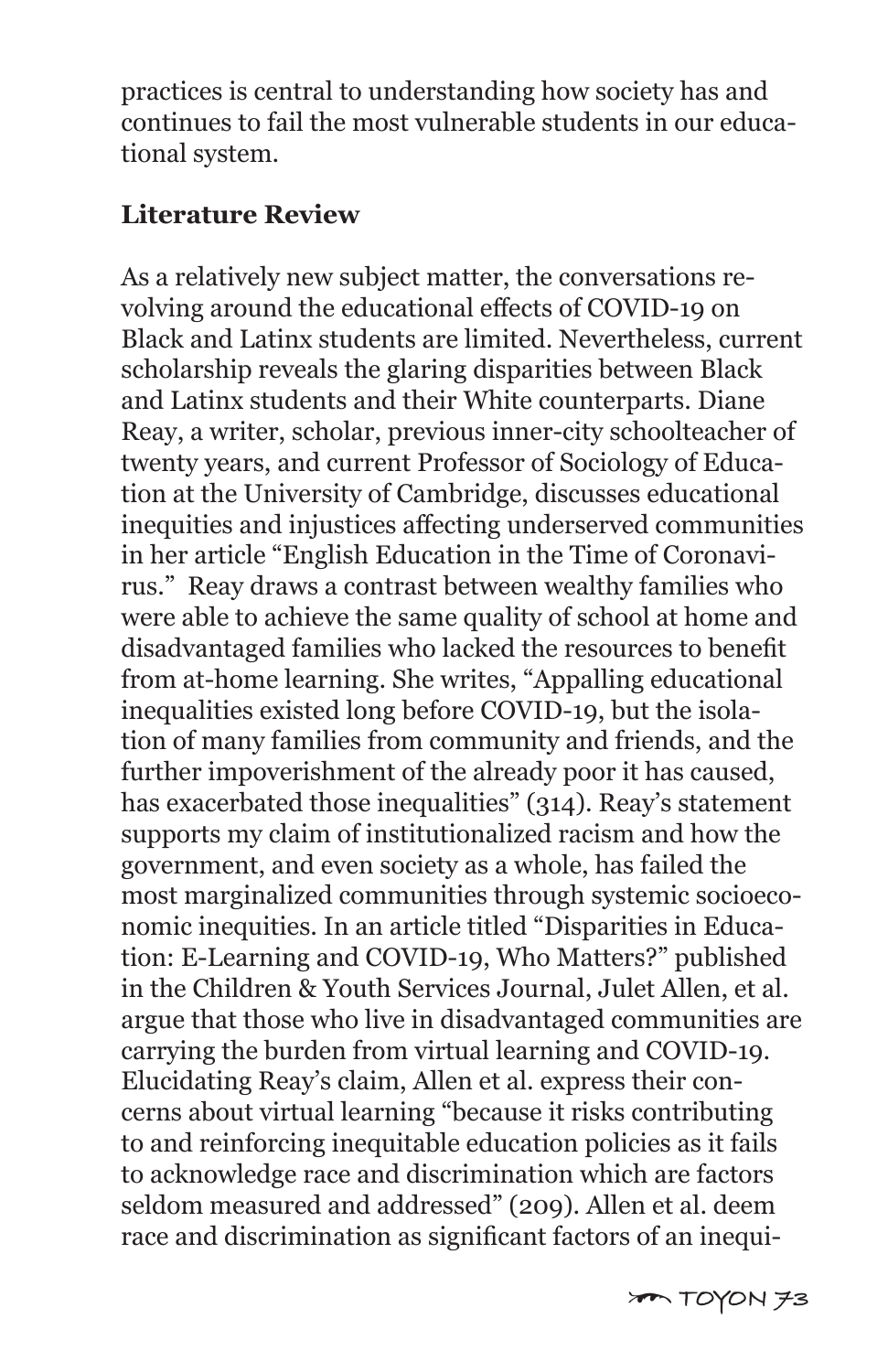table education, which COVID-19 intensified. Some critics specifically attribute the inequities of education to lack of resources. For instance, Dr. Fawzia Reza, Diversity and Inclusion Coordinator at American College of Education, examines the "resource-driven challenges" experienced by underprivileged families and indicates that the institutionalized segregation of schools in the United States are at fault. Students are required by state or local policies to attend "public" schools in their districts resulting in the following circumstance: "Many African American and Latino students who belong to lower socio-economic backgrounds are therefore directed into schools where resources are more limited than they might be in schools with students from higher socio-economic backgrounds" (Reza 70). This approach supports my claim about oppressive systemic inequities in education because it reveals the commonality of social structures reinforcing race and discrimination through pedagogical practices.

 Approaching the vast disparities of inequities in education through a Critical Race Theory (CRT) lens is necessary to fully comprehend the complex institutional and social structures at work. More importantly, in the wake of COVID-19, a CRT lens facilitates in outlining the various ways in which hegemonic power structures have disproportionately failed Black and Latinx students. In addition to the preceding sources, I will integrate Ramón Grosfoguel's multiple hierarchies/power matrix, bell hook's discussion of the banking system of education and engaged pedagogy, Aja Martinez's counterstory and abstract liberalism, and Cornel West's nihilistic threat to expound on how racism has been and continues to be socially constructed and discriminatory. Understanding these theoretical concepts and the multiple forms of hegemonic power structures is valuable to achieve socioeconomic equity in education and a revolutionized pedagogy.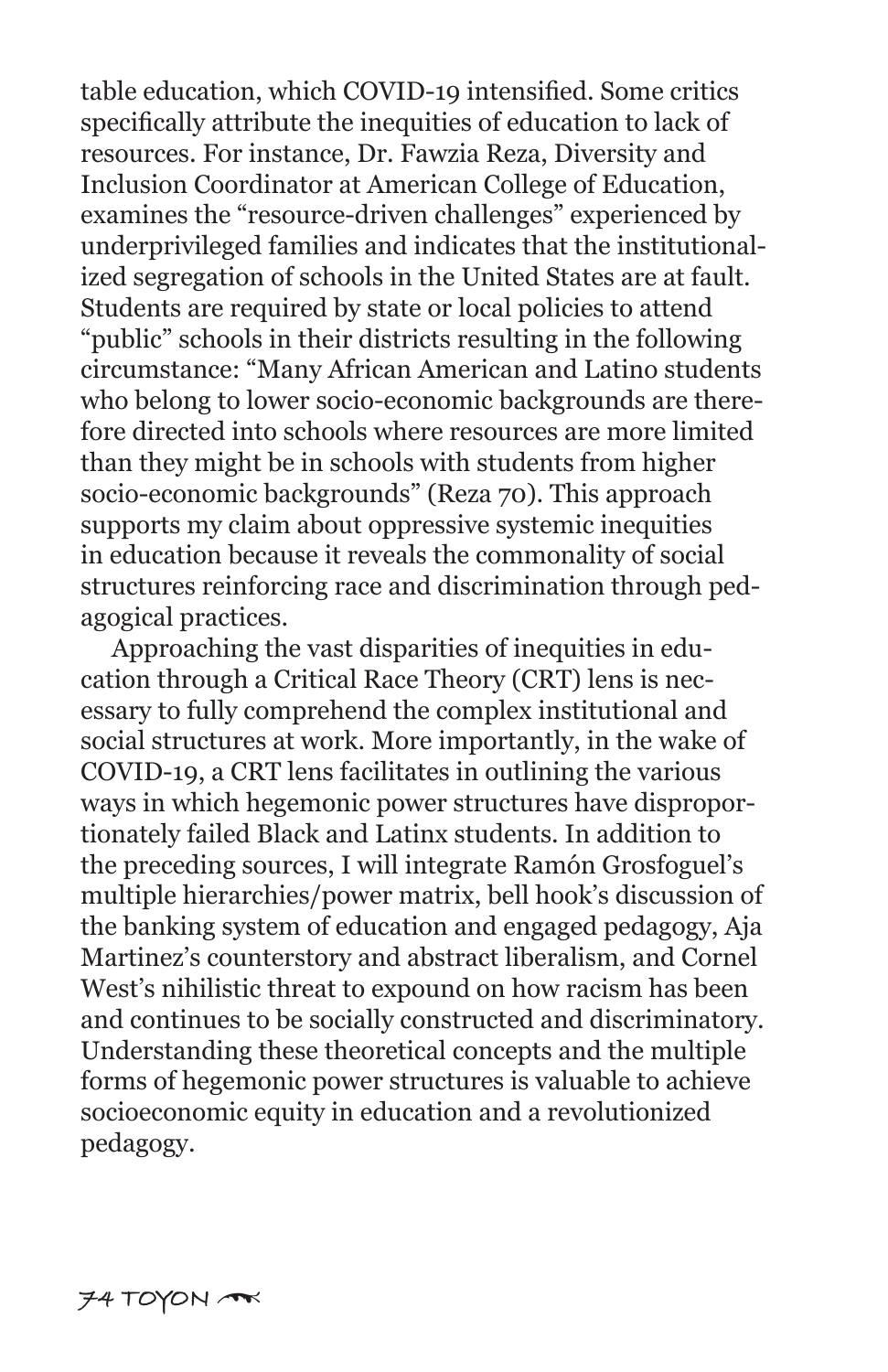#### **Argument**: **Socially Constructed Systems of Oppression**

Shortly after the Civil Rights Movements in the 60s, theorists and critics began forming new theoretical frameworks, which included racially diverse narratives, in an effort to combat and obliterate racial inequality. Grosfoguel argues that these narratives, though conceptually inclusive in their approach, strictly derived from a colonial epistemology. He critiques postmodernism and poststructuralism for "reproducing within its domains of thought and practice a particular form of coloniality of power/knowledge." Grosfoguel conceptualizes this reproduction of Western knowledge with what Peruvian sociologist, Aníval Quijano terms "colonial power matrix." The power matrix, composed of [W]hite patriarchal, capitalistic hierarchies, formed cultural systems of oppression by "colonially impos[ing] the ways of thinking, acting and living to the rest of the peoples in the world" through dominant social ideologies (Grosfoguel). The multiple hierarchies consequently ignore the voices from the marginalized while validating and applauding Western thoughts and concepts about the marginalized. One of the most permeating systems of oppression the power matrix produced, where "race and racism become the organizing principle," is a pedagogical hierarchy, limiting and silencing the voices and culture of Black and Latinx students while elevating White intellectuals (Grosfoguel).

 Reiterating Grosfoguel's critique of postmodernism and poststructuralism, Martinez analyzes society's tendency to obscure dominant ideologies and social oppression through color-blind abstract liberalism. She states, "racism is endemic and central, permanent, and 'normal' part of US society […] operating concurrently within multiple forms of social oppression" (10). Abstract liberalism, whose intentions are to eliminate racism, does not take into account the permanence of socially constructed forms of oppression. To tackle this, CRT and Martinez's goal is to "theorize racialized experience" in the form of counterstory, to "expos[e]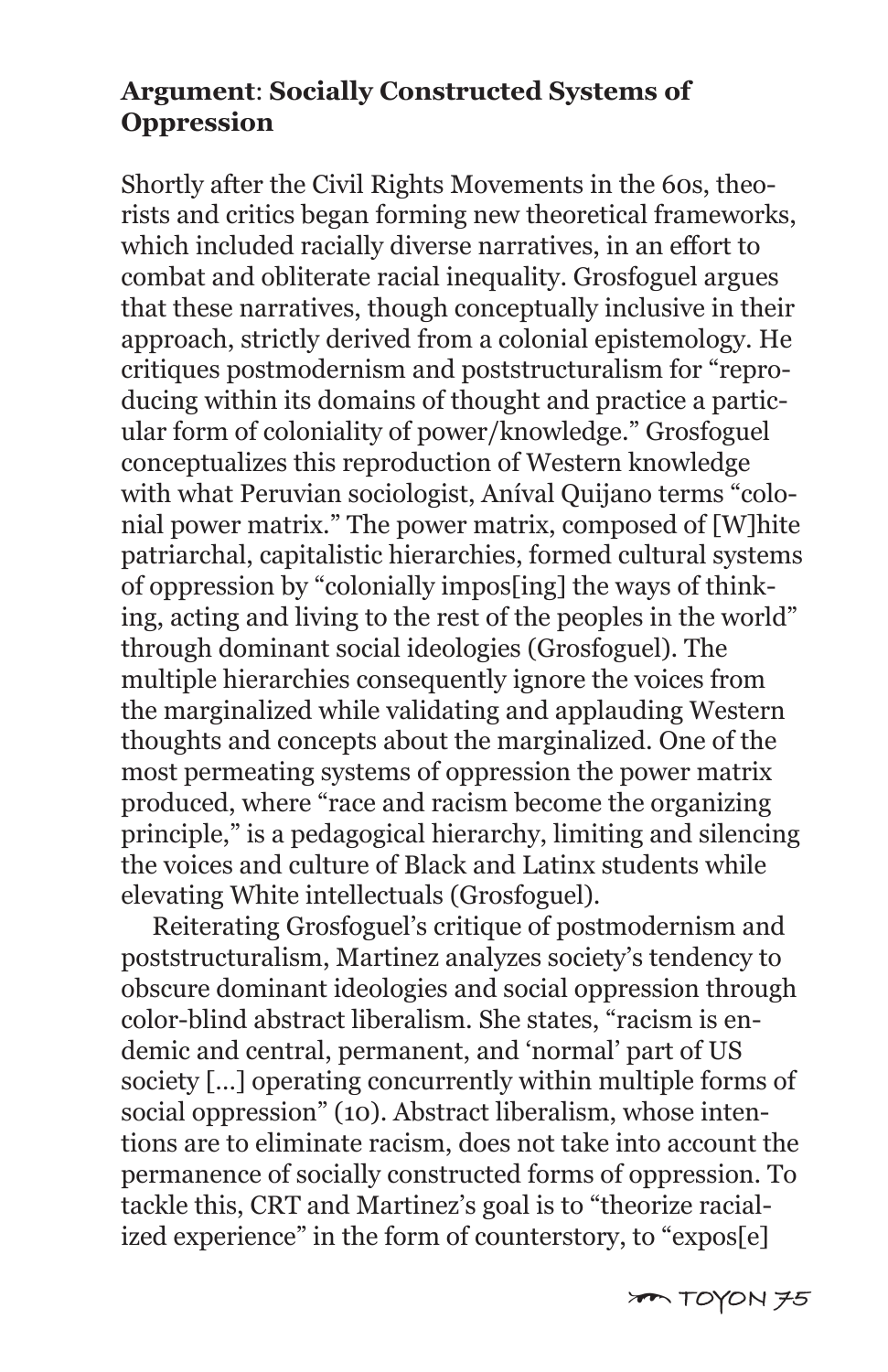stereotypes and injustice and [offer] additional truths through a narration of the researchers' own experiences" (Martinez 17). She aims to decolonize and de-academize this pedagogical hierarchy by uplifting Black and Latinx voices, which I will discuss in detail in the final section. The ultimate objective for both Martinez and Grosfoguel is, of course, social justice.

 Grosfoguel's power matrix can also help contextualize the disproportionate educational gaps between Black and Latinx students and their White counterparts. Those students thriving at the top of the pedagogical hierarchy have structural socioeconomic advantages. For example, they have the ability to create a makeshift classroom in their homes where they are left undisturbed; they have internet access; they have parents with a high school diploma and/or college degree, or tutors, who can assist with schoolwork, all of which a large percentage of Black and Latinx students lack. Natalie Spievack and Megan Gallagher's article in Urban Wire, "For Students of Color, Remote Learning Environments Pose Multiple Challenges," recognizes that these educational gaps "[do] not reflect a lack of effort on the part of families, but rather a magnification of structural inequities in school quality and home environments baked into our society." It is important to consider how these structural inequities led to heartbreaking news stories about students who had to go the extra mile to participate in virtual learning. Reza recounts some of these stories:

 An Arizona news station (News 4, Tuscan 2020) shared how a student climbed a tree to connect to the public Wi-Fi to complete his assignments on time. The principal of a school in Arizona also found three students under a blanket trying to access school Wi-Fi so that they could complete a school assignment (Buono, 2020)

 In California, we witnessed two girls sitting outside a Taco Bell to access free Wi-Fi with notebooks and pencils on the pavement. A Taco Bell Corporation spokesperson told CNN,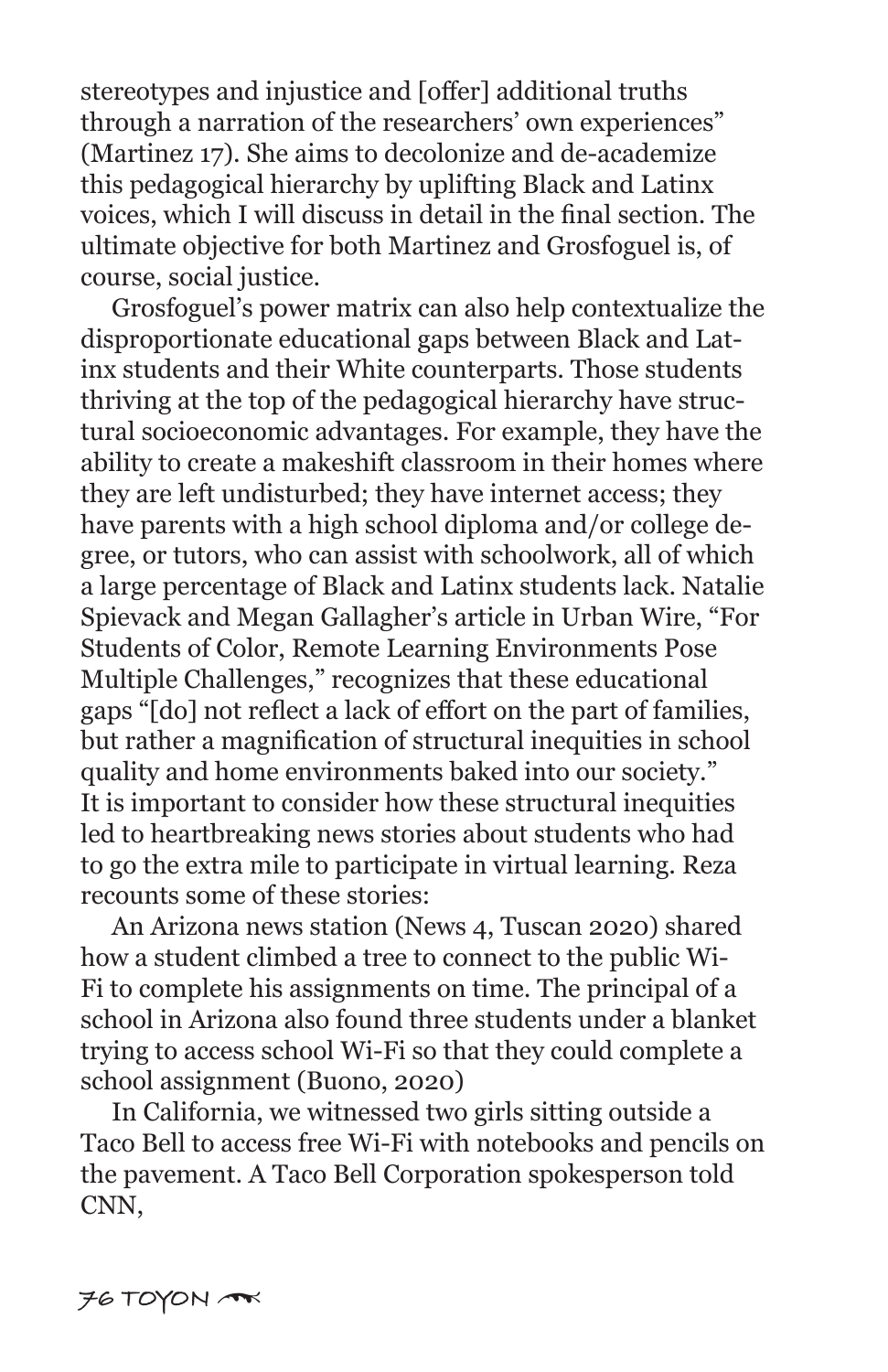the photo of two young girls outside of a Salinas, CA Taco Bell is a tough reminder of basic inequalities facing our communities," (Ebrahimji). In California alone, "25% (1,529,000) of the state's K-12 student population don't have the adequate connection and 17% (1,063,000) don't have the adequate devices for distance learning.

Ebrahimji

This reality is not a consequence of COVID-19; it has been alive for decades, structurally embedded in our society, but we continuously fail to notice or choose to ignore the multiple risk factors affecting Black and Latinx students daily.

### **Reinforcing Structural Systems of Oppression Through the Banking System of Education**

In addition to socioeconomic advantages, Grosfoguel and Martinez argue that hegemonic power structures maintain dominance in educational settings by sustaining and promoting master narratives. One of the forms in which this is accomplished is through the banking system of education. hooks describes this approach as "learning that is rooted in the notion that all students need to do is consume information fed to them by a professor and be able to memorize and store it" (14). The problem with this approach is Black and Latinx students cannot relate to the information that is being fed to them by these master narratives. They cannot "memorize and store it" because it is irrelevant to their everyday experiences. This negatively results in their inability to comprehend the subject matter rendering them to be labelled intellectually inferior to their White counterparts.

 Amy Stuart Wells, Professor and Director of the Sociology and Education Program at Columbia University, further criticizes the banking system of education by denouncing standardized testing and admissions criteria in her article "Racial, Ethnic, and Cultural Diversity Across K–12 and Higher Education Sectors: Challenges and Opportunities for

[ **TOYON 77**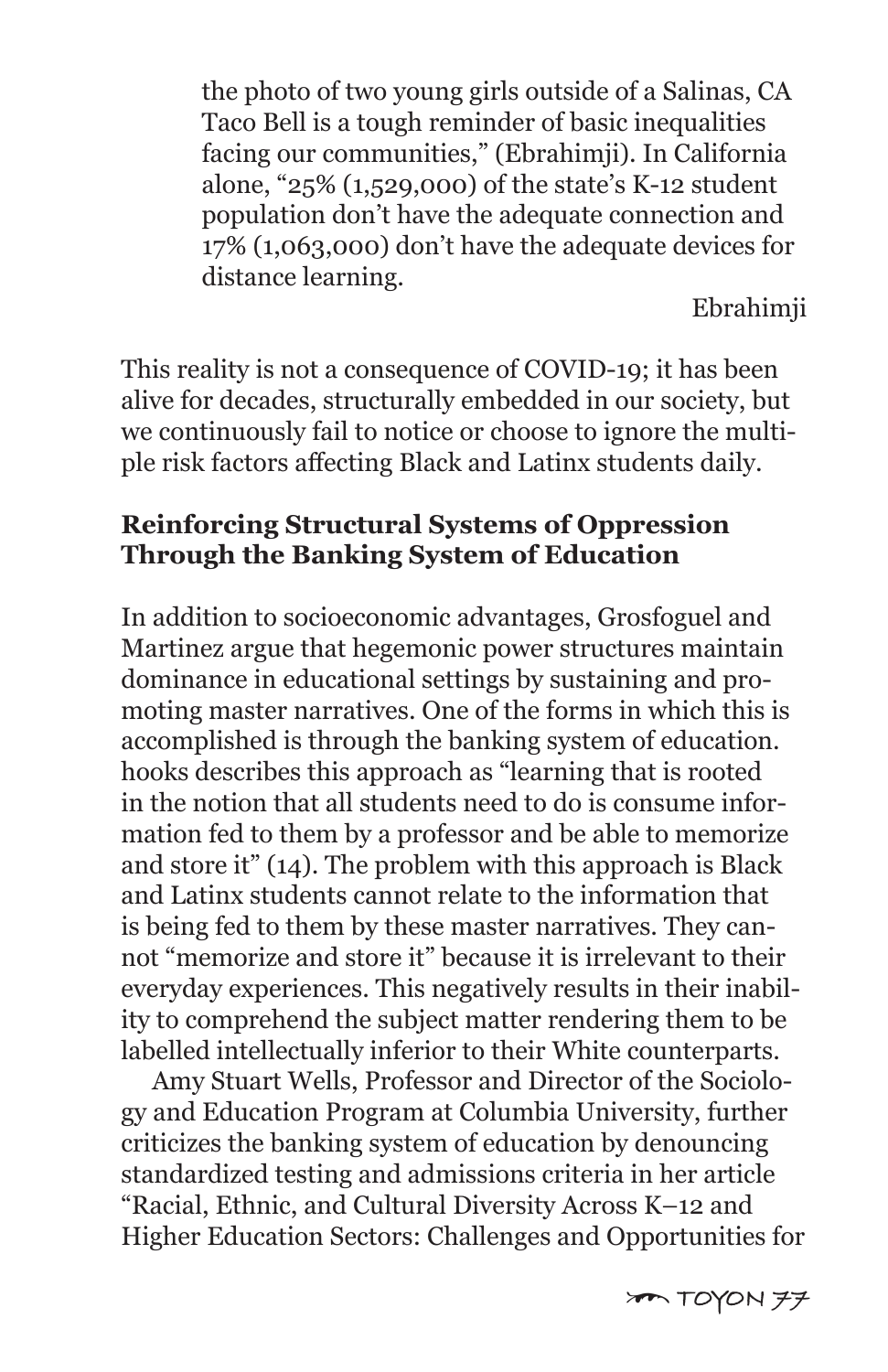Cross-Sector Learning." She views these two systemic regulations as "tightly interconnected and interdependent when it comes to addressing issues of diversity and equity" (57). Standardized testing is a system of oppression that categorizes students based on their banking knowledge and does not consider their cultural and social knowledge. Moreover, to uphold the banking system of education, "teachers are held accountable for improving students' scores on standardized math and reading tests at the cost of almost everything else that matters in education" (Wells 59). Although the Los Angeles Unified District (LAUSD) did not administer standardized testing in 2020 and does not plan to this upcoming year, students are still being measured by their academic performance, despite the hardships experienced by COVID-19.

 I asked some of my younger cousins in the LAUSD system, parents of LAUSD children, and friends who are LAUSD teachers if academic expectations drastically changed since the birth of COVID-19; none attested to that. They report that students are *still* being tested based on the banking system of education, *still* expected to complete all assignments and *still* awarded for academic excellence. The decision to suspend standardized testing does not absolve the racist systems of oppression that are rooted in our educational system. As Daniel Solorzano and Tara Yosso theorize in "Critical race and LatCrit theory and method: counter Storytelling," systems such as standardized testing "create meritocracy, which assumes all students begin in a level playing field" (480). In difficult times, such as COVID-19, we are reminded that this is absolutely not the case. Unfortunately, students from disadvantaged communities who were already below the "playing field" are now either struggling to stay there or are falling deeper underground, which causes feelings of inadequacy.

 Feeling inadequate is an ongoing battle with the self for many Black and Latinx students and the effects of COVID-19 exacerbated these emotions. In *Race Matters*, Cornel West explores this pervading existential crisis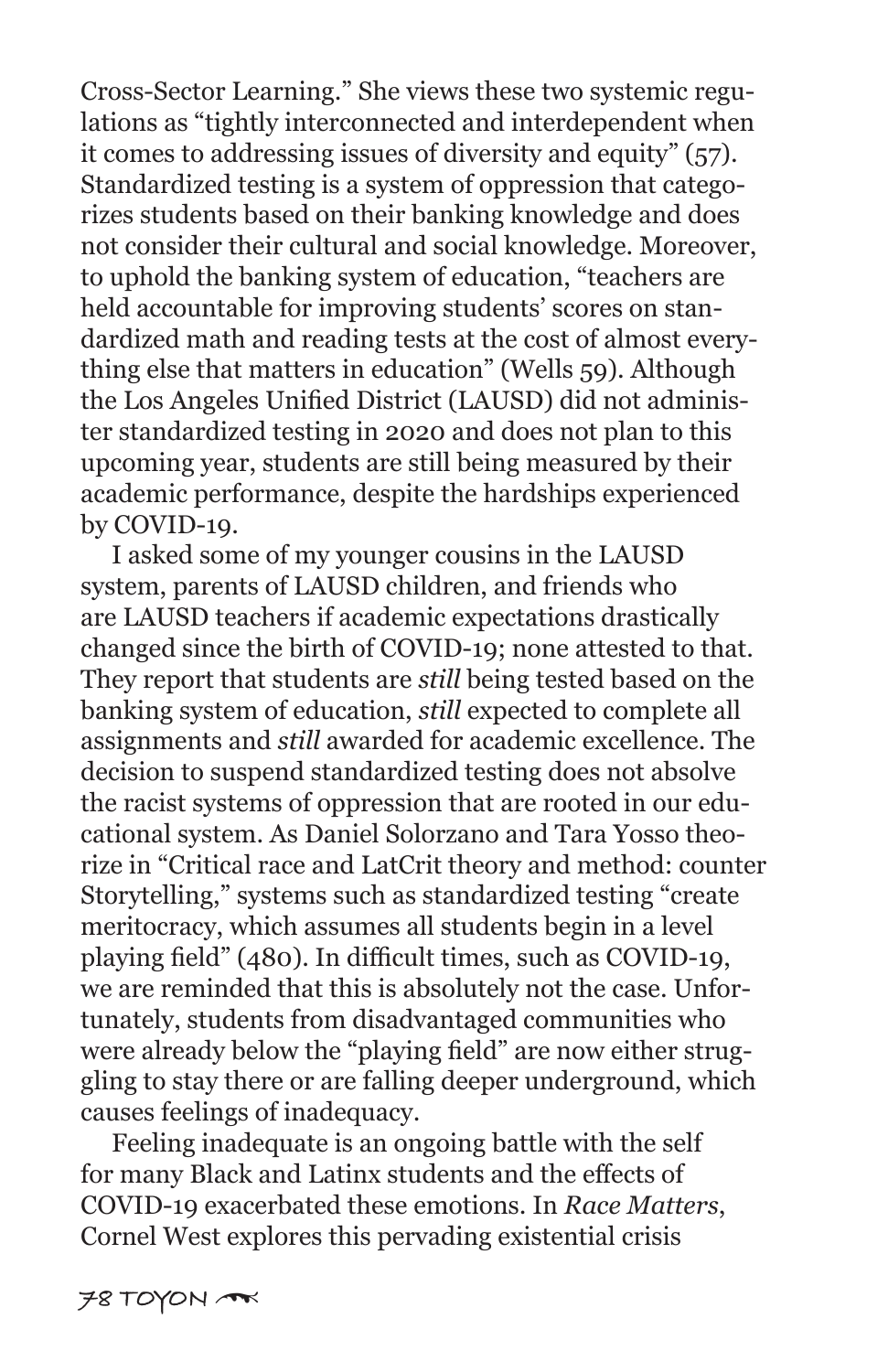through what he calls the "nihilistic threat," which leads to self-hatred, worthlessness, meaninglessness, hopelessness, and lovelessness. West defines the nihilistic threat as a "profound sense of psychological depression, personal worthlessness, and social despair" (12). The unequal playing field given to Black and Latinx students by an oppressive society leads to this psychological depression because it "feeds on poverty and shattered cultural institutions," such as inequitable educational systems (West 16). Witnessing White students thriving during a pandemic can trigger the nihilistic threat for Black and Latinx students, specifically feelings of worthlessness and self-hatred. The incessant reliance on test scores and academic achievements ignores diversity and cultural conditions. Failure to address these conditions hinders racial progress. Racial equity and diversity in education cannot be achieved without the elimination of power structures, such as the banking system of education and standardized testing. If we do not dismantle these pervasive systems of oppression, the nihilistic threat will remain undefeated.

#### **Master Narratives and Conservative Backlash on Racial Equity**

I am fully aware that this will require significant work and progress because racial equity is a threat to hegemonic power structures. Despite efforts to overturn inequities in education, conservatives to this day remain adamant about preserving master narratives. In May 2021, according to an article in the Washington Post, Idaho withheld approval of a state budget bill to increase teacher salary until H377 was brought to the Idaho Senate floor for voting. The legislature passed on April 26th, 2021 prohibiting "schools from "indoctrinating" students through teaching critical race theory, which examines the ways in which race and racism influence U.S. politics, culture and law" (Meckler & Natason). Conservatives argued that CRT reinforces the narrative that White Americans are oppressors and colonizers. This

[ **TOYON 79**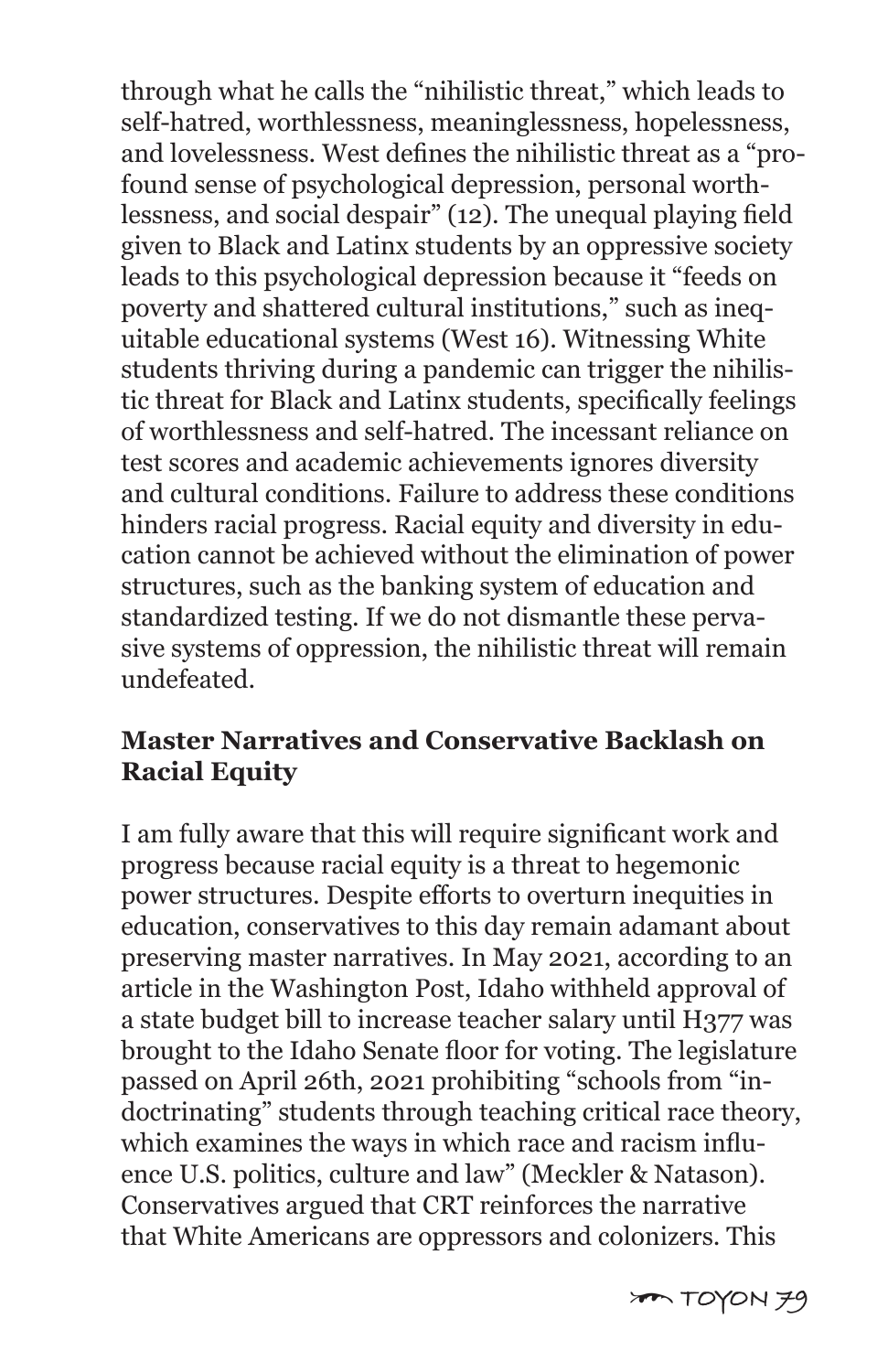narrative, naturally, runs counter to society's master narrative. The fact that the deconstruction of the colonial master narrative continues to be up for debate, even after COVID-19's exposure of such inequitable educational disparities, highlights the permanence of race.

 There will almost always be conservative backlash in discussions of race and racism when White interests are excluded. Martinez refers to Derrick Bell's term "interest convergence" in her CRT analysis to discuss how racial progress is "cyclical, rather than inevitable" (11). Those who belong to dominant discourses will only accept progress if it does not disrupt the colonial power matrix. In conversation with Bell's interest convergence, Enrique and Sonya Alemán in "Latin@ interests always have to "converge" with White interests?: (Re)claiming racial realism and interest-convergence in critical race theory praxis', Race Ethnicity and Education" assert that "[W]hite interests must get served, leaving out implications of race and racism or the discomfort of a discussion of White privilege" in order for them to become allies of marginalized communities (17). Teaching CRT implies that the U.S. was built on racism and White privilege and reduces White Americans to oppressors and colonizers. Considering Martinez, Bell, and Alemán's dialogue on interest convergence, conservatives' fear is not that students will learn about race and racism, but that it will devalue the master narrative.

#### **White Students' Interests Far More Valuable than Black and Latinx Students'**

The theoretical concept of interest convergence can be applied to the manner in which California responded (better yet, did not respond) to Black and Latinx students' interest during COVID-19. According to California Public Health Department data published in an *Ed Source* article titled "White students in California more likely to be getting in-person instruction than Black, Latino and Asian students," Sydney Johnson and Daniel Willis report that "about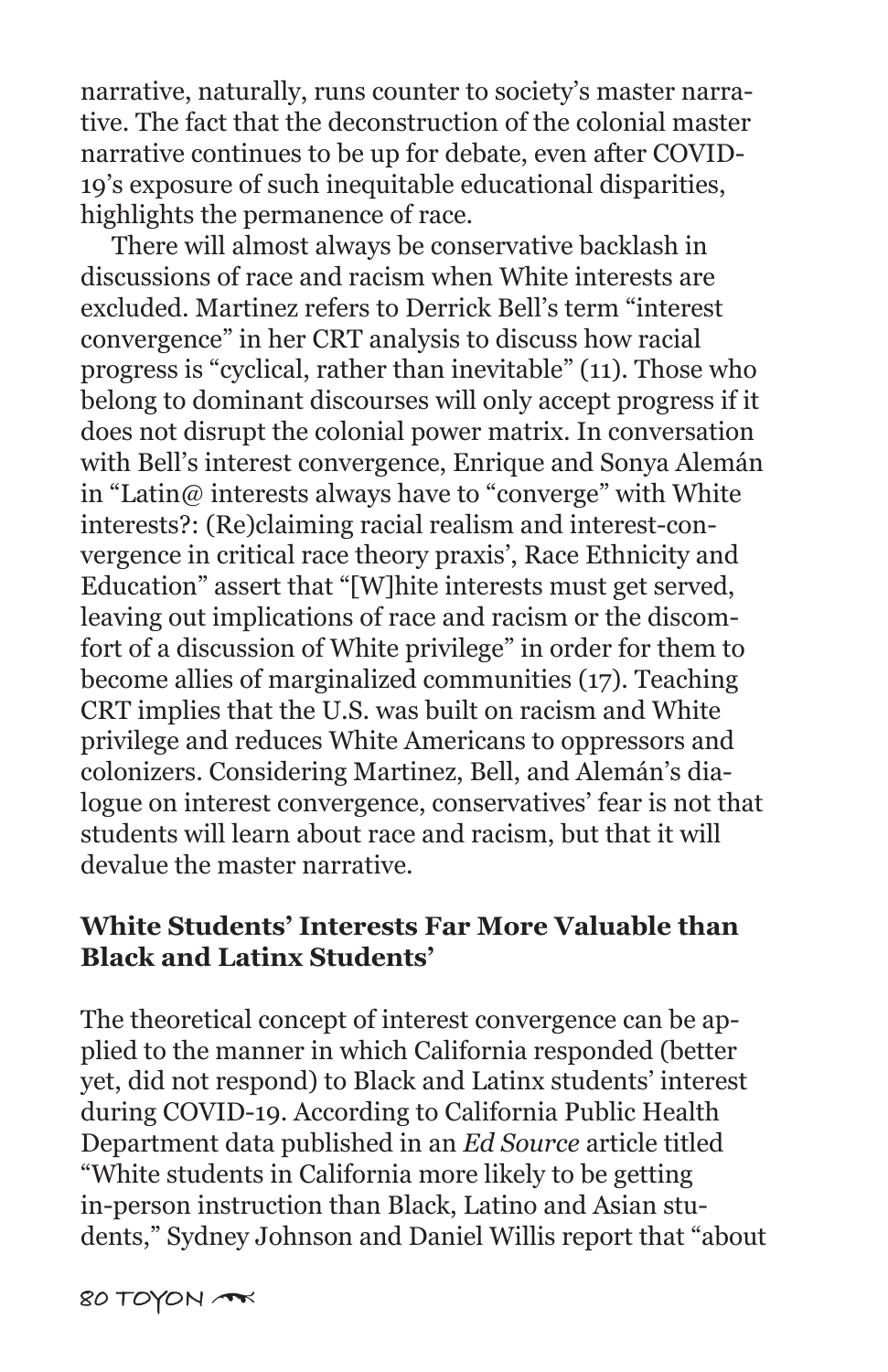80% of students on a free and reduced priced lunch plan, and 80% of English learners" continued to mostly receive a remote-learning education. Furthermore, nearly 90% of Black students and 85% of Latinx students attend school districts that were primarily distance learning, compared to 64% of White students (Johnson & Willis). School districts within high infection rates, such as Los Angeles, are opened slower than affluent areas (Orange County, for example) due to several socioeconomic factors: schools lack proper ventilation, COVID-19 is spreading faster in those areas and those communities tend to be overcrowded (Johnson & Willis). The majority of public schools in LAUSD lack funds and resources to properly serve Black and Latinx students because they do not benefit the interests of White America. These socioeconomic racial disparities did not appear overnight; they are merely a result of pedagogical hierarchies that have always existed and will continue to exist if no substantial institutional changes are made to our educational system.

### **Forming a Revolutionized Pedagogy**

Before proposing solutions, I want to admit that I genuinely do not know if we will ever reach a place where we no longer have to theorize about pedagogical oppression, nor do I believe my proposed solutions are all-in-one. It is going to take decades to undo the educational damage COVID-19, and most importantly, decades of structural racism, have inflicted on Black and Latinx students.

 The emergence of CRT introduced new methodologies to expand pedagogical thinking, with an emphasis on socioeconomic contexts. Achieving a revolutionized pedagogy will require socioeconomic equity in education. The first step to attaining a socioeconomic, revolutionized pedagogy, according to West, is to examine "the distribution of wealth, power and income – a distribution influenced by the racial caste system that denied opportunities" to underprivileged communities (63). Martinez has an alternate proposal: to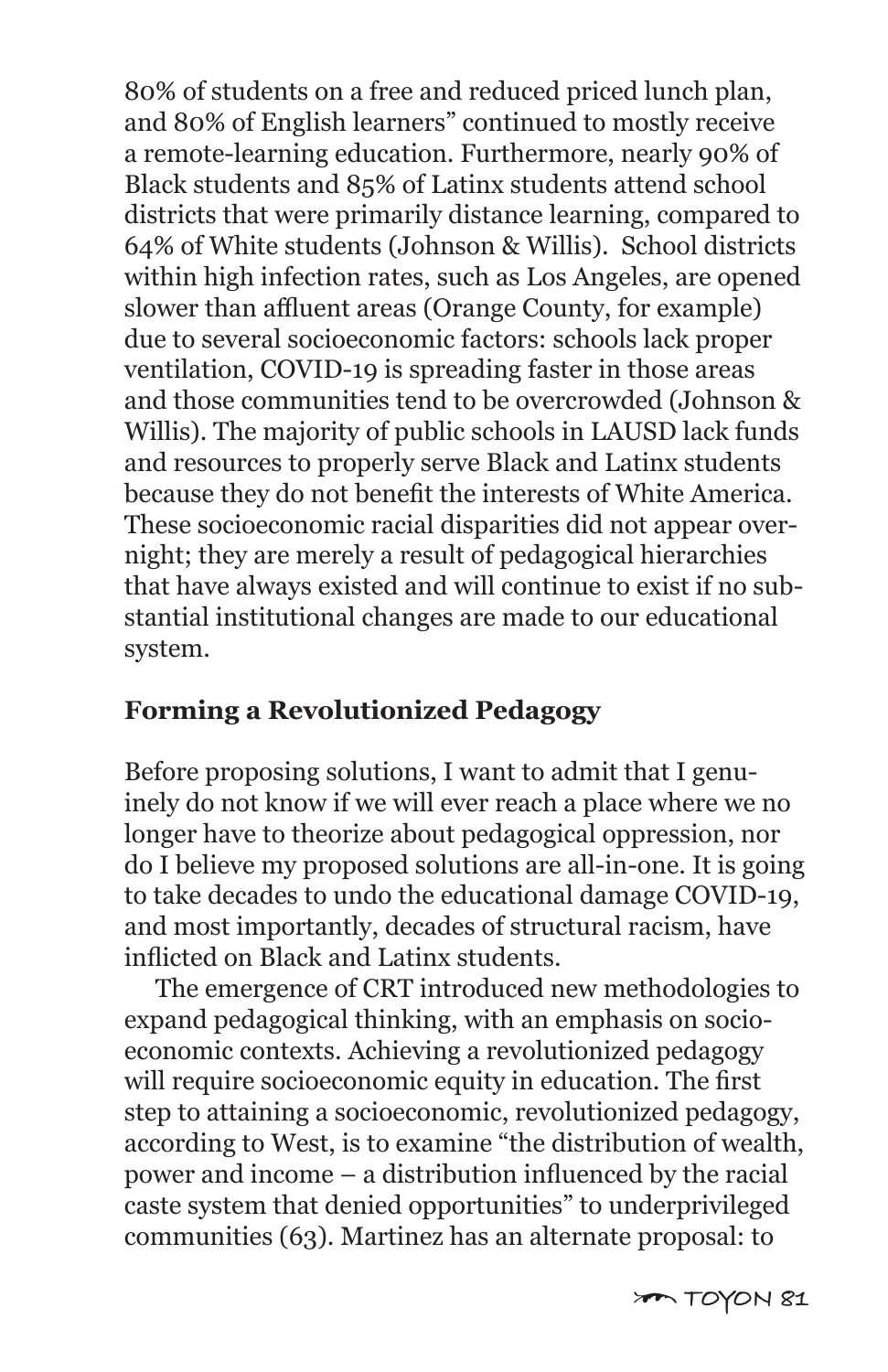obliterate color blindness because "ignoring racial difference maintains and perpetuates the status quo" and allows for the categorization of "the hegemony of systems of domination and subordination, advantage and disadvantage" (7, 27). Once we acknowledge race as a social construct founded by capitalistic, patriarchal hierarchies, systems of oppression, master narratives, and interest convergence strategies, we can then begin to visualize a more just future for Black and Latinx students.

 Shifting our focus to a revolutionized pedagogy, we can begin by implementing Martinez's counterstory, Yosso's culturally relevant curriculum and hooks engaged pedagogy. Martinez's method and methodology will help validate the voices of Black and Latinx students by empowering students to share *testimonios* about oppression and marginalization. The ultimate goal of counterstory is to critique and dispose of master narratives while concurrently recognizing "experiential knowledge of the nondominant as 'legitimate, appropriate, and critical to understanding, and analyzing racial subordination'" (Martinez 16). In times like COVID-19, we need to remember that our Black and Latinx students are suffering. They do not have the cultural and educational resources to survive. Providing students with iPads or Chromebooks does not take into consideration their familial, linguistic and cultural conditions. It simply forms an additional barrier—a technological barrier. We need to listen to their *testimonios* before proposing abstract solutions that do not directly benefit their educational success. We need to ask ourselves: what social constructs do we need to address or eliminate to ensure the success of Black and Latinx students?

 Yosso tackles social constructs by reversing underlying cultural deficit theories through community cultural wealth. She describes community cultural wealth as "an array of knowledge, skills, abilities and contacts possessed and utilized by Communities of Color to survive and resist macro and micro-forms of oppression" (77). Yosso shifts focus away from deficits and disadvantages and focuses on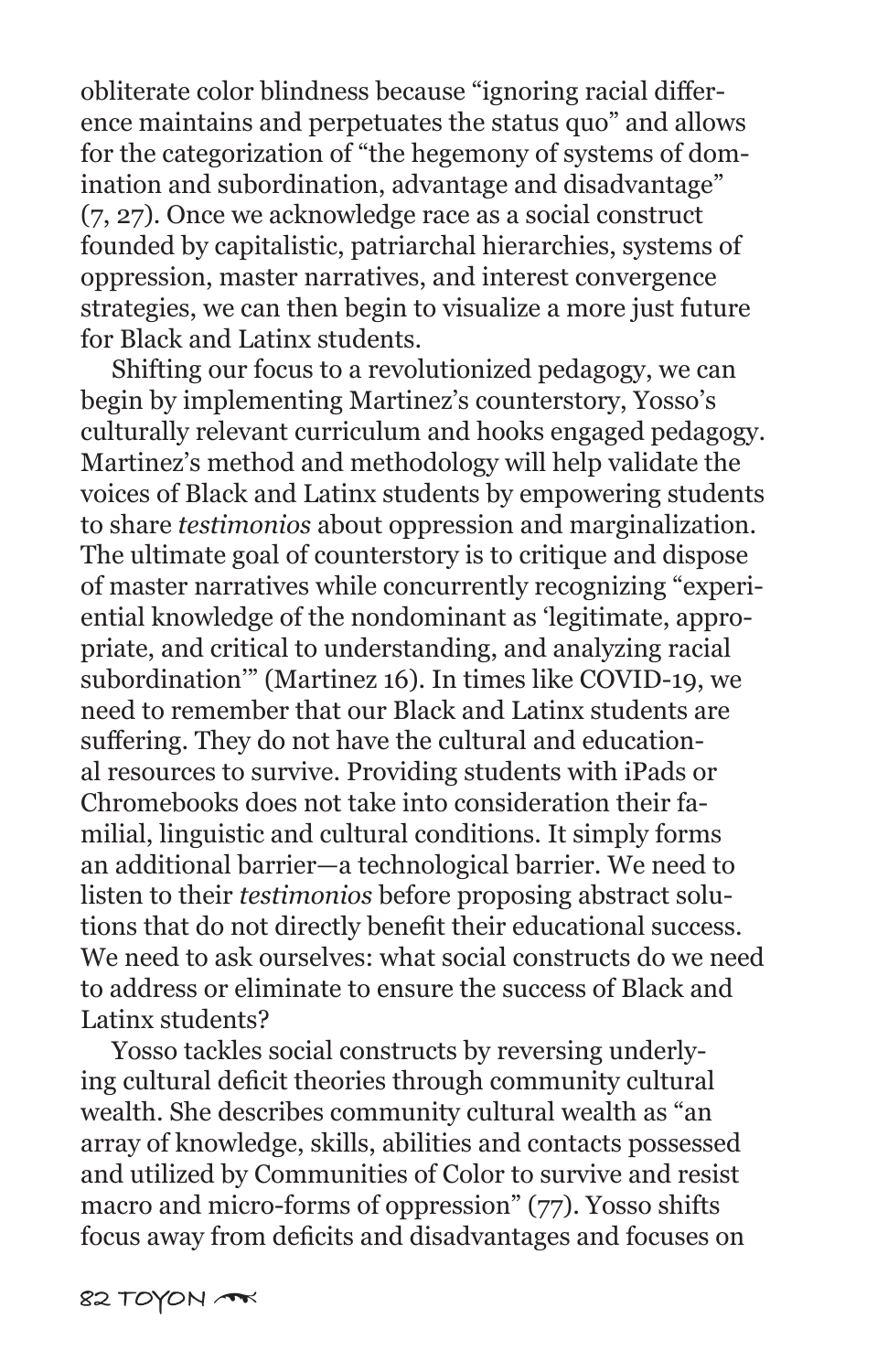multiple forms of cultural assets and wealth. She identifies at least six forms of capital: aspirational, navigational, social, linguistic, familial, and resistant capital (77). These are cultural capital forms that marginalized groups possess but are not recognized or valued in education. As the educational gap continues to expand during COVID-19, we need to develop pedagogical practices that are more culturally sensitive and centered. We need to allow Black and Latinx students to bring individual, familial and communal knowledge into the classroom and rid ourselves of the structures and institutions that only serve to sustain discriminatory, racist systems. We need to praise Black and Latinx students who have had to take care of younger siblings while virtually learning, or had to turn on their cameras to expose their poor, overcrowded living conditions or had to learn to be their own I.T. person because of technological or parental language barriers or had to keep themselves motivated and engaged or had to endure the pain and sacrifices of their parents all while adjusting to a virtual learning environment. This experiential knowledge needs to be embedded in our teaching practices if we want to reduce the educational gap. A failure to do this will just add to the already existing feelings of worthlessness and self-hatred—the nihilistic threat Black and Latinx students experience.

 Empowering students through education is a concept posited by hooks twenty-six years ago to decrease this psychological torment. De-academizing and decolonizing pedagogical hierarchies does not only call for student-based transformations; as a community, we share a collective responsibility to engage with this transformation. Academics, theorists, scholars, professors, teachers, administrators all need to collaborate to change current educational practices into education as the practice of freedom. hooks reevaluates the role of academics: they should self-actualize and heal within themselves before teaching healing so they can create a space for resistance. She envisions a classroom that "employs a holistic model of learning […] where teachers grow, and are empowered by the process" (21). Teachers and stu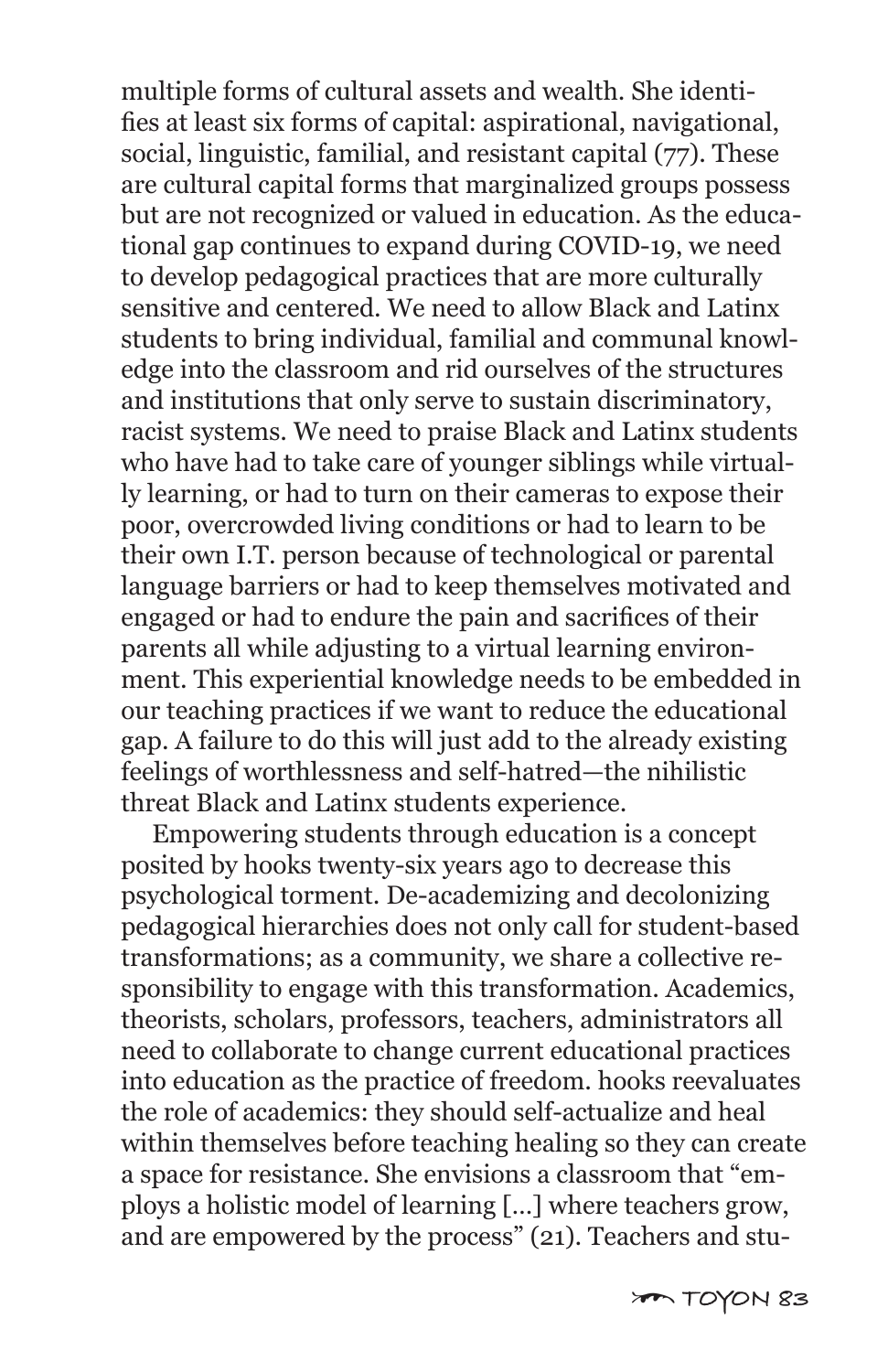dents should engage and learn from one another to create a holistic classroom. Observing teacher vulnerability will deconstruct oppressive classrooms and open the space for revolutionized pedagogy, for counterstories—stories about Black and Latinx struggles, resistance and liberation.

#### **CONCLUSION**

I realize that by limiting my discussion to Black and Latinx students, I am excluding other races that suffer from similar systems of structural oppression. I do not aim to devalue their experiences. As a Latina who had to overcome multiple discriminatory institutional and structural barriers throughout my childhood and adulthood to reach the privileged level of higher education and financial security, as a mother of an Afro-Latino child, and as a friend of many Black and Latinx students who suffered similar conditions, I feel a personal responsibility to focus my research topic on Black and Latinx students only. As Solorzano and Yosso put it, I have "survivor guilt;" I have a responsibility to "keep the path open for those who will come after [me]" and commit myself to "breaking down barriers, abolishing policies of exclusion, and building on students' strength, so that [I] can widen the path, clear some barriers" (488). COVID-19 has exacerbated challenges and risk factors for Black and Latinx students. These communities are, without a doubt, the ones suffering the most. I have no absolute solution to the new level of socioeconomic educational oppression that has been inflicted on Black and Latinx students. Nevertheless, I strongly encourage educators, administrators, scholars, and theorists to implement some of the CRT methodologies I discussed so Black and Latinx students can have some hope for a better future.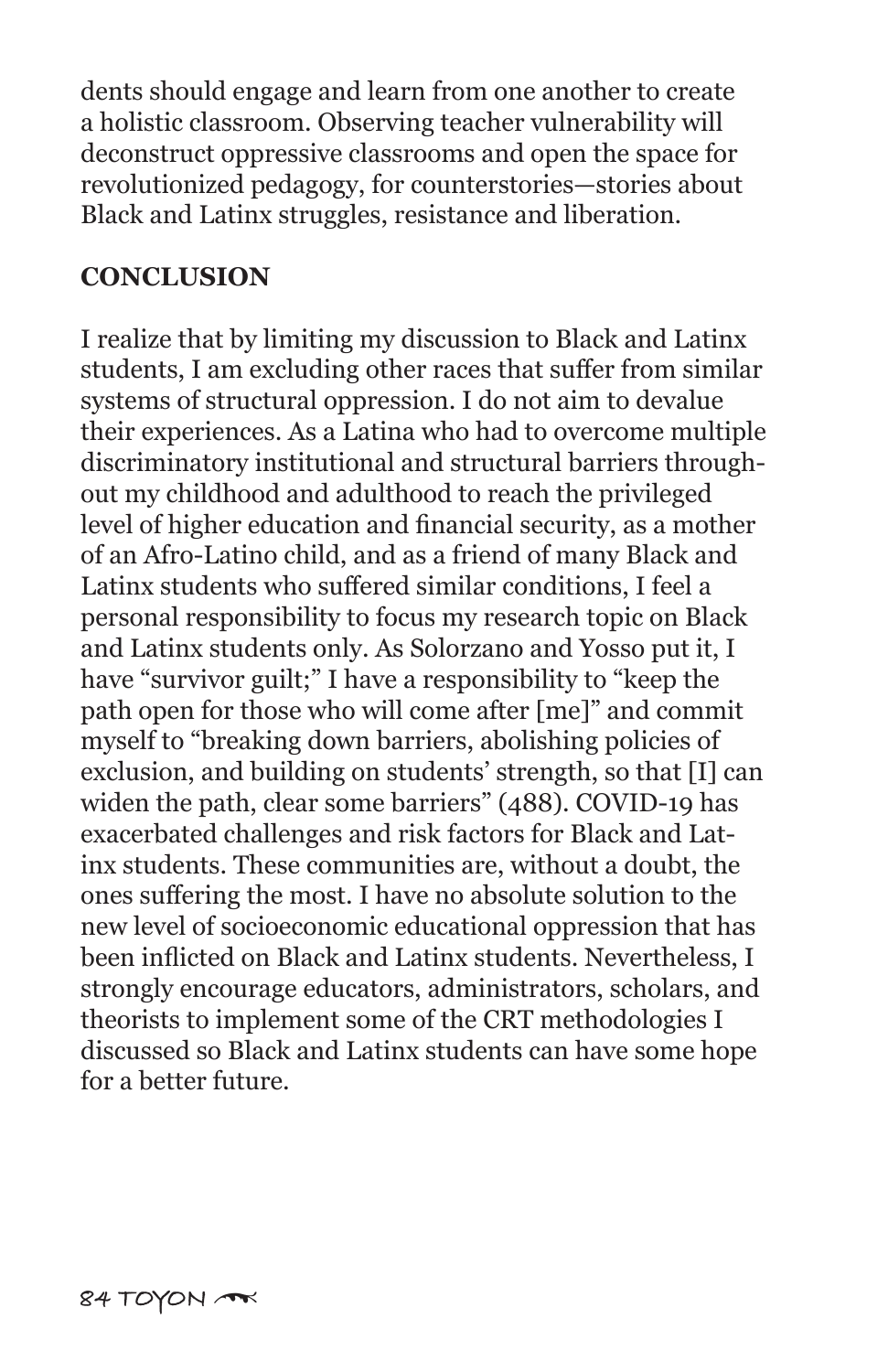- Alemán, Jr., Enrique and Alemán, Sonya M. "Latin@ inter ests always have to "converge" with White interests?: (Re)claiming racial realism and interest-convergence in critical race theory praxis', Race Ethnicity and Educa tion." 2010.
- Allen, Julet, et al. "Disparities in Education: E-Learning and COVID-19, Who Matters?" Child & Youth Services. 2020.
- Ebrahimji, Alisha. "School sends California family a hotspot after students went to Taco Bell to use their free WiFi." CNN US. 31 August 2020.
- Grofoguel, Ramón. "Decolonizing Post-Colonial Studies and Paradigms of Political-Economy: Transmodernity, Decolonial Thinking, and Global Coloniality." TRANS- MODERNITY: Journal of Peripheral Cultural Production of the Luso-Hispanic World. 2011.
- hooks, bell. "Engaged Pedagogy." *Teaching to Transgress.* Routledge – Taylor & Francis Group. Reprint 2020.
- Johnson, Sydney & Willis, Daniel. "White students in Cal ifornia more likely to be getting in-person instruction than Black, Latino and Asian students." Ed Source. 2021.
- Martinez, Aja Y. Counterstory: *the rhetoric and writing of critical race theory.* Conference on College Composition and Communication of the National Council of Teachers of English. Champaign, Illinois. 2020.
- Meckler, Laura & Natanson, Hannah. "As schools expand racial equity work, conservatives see a new threat in criti cal race theory." Washington Post. 3 May 2021.
- Reay, Diane. "English Education in the Time of Coronavi rus." Forum. 2020.
- Reza, Fawzia. "COVID-19 and Disparities in Education: Col lective Responsibility Can Address Inequities." Knowl edge Cultures. Vol. 8, Issue 3. Addleton Academic Pub lishers. November 2020.